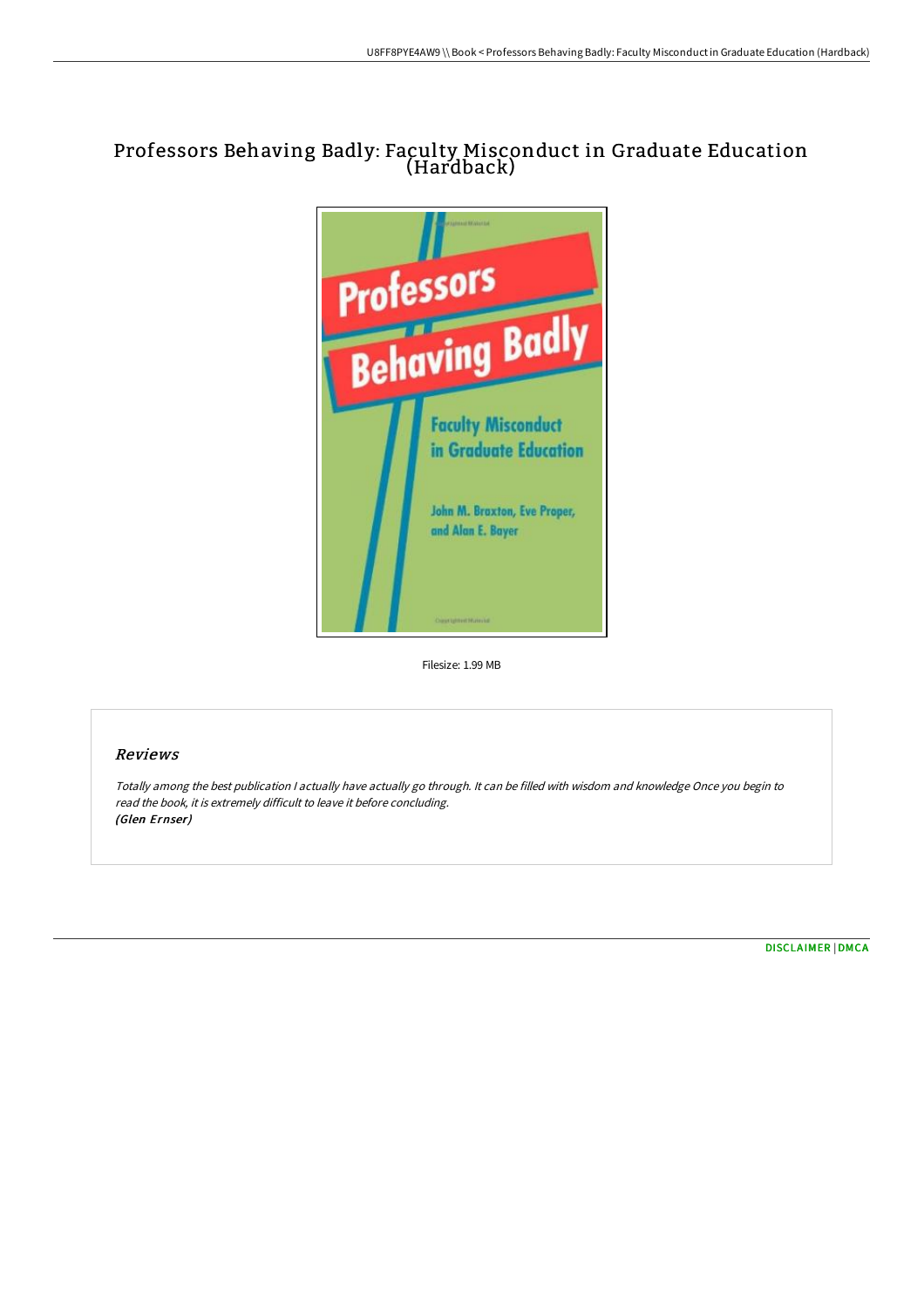### PROFESSORS BEHAVING BADLY: FACULTY MISCONDUCT IN GRADUATE EDUCATION (HARDBACK)



To save Professors Behaving Badly: Faculty Misconduct in Graduate Education (Hardback) PDF, please follow the web link listed below and save the document or have accessibility to other information that are have conjunction with PROFESSORS BEHAVING BADLY: FACULTY MISCONDUCT IN GRADUATE EDUCATION (HARDBACK) ebook.

JOHNS HOPKINS UNIVERSITY PRESS, United States, 2011. Hardback. Condition: New. Language: English . Brand New Book. \* A faculty member publishes an article without offering coauthorship to a graduate assistant who has made a substantial conceptual or methodological contribution to the article. \* A professor does not permit graduate students to express viewpoints different from her own. \* A graduate student close to finishing his dissertation cannot reach his traveling advisor, a circumstance that jeopardizes his degree. This book discusses these and other examples of faculty misconduct-and how to avoid them.Using data collected through faculty surveys, the authors describe behaviors associated with graduate teaching which are considered inappropriate and in violation of good teaching practices. They derive a normative structure that consists of five inviolable and eight admonitory proscriptive criteria to help graduate faculty make informed and acceptable professional choices. The authors discuss the various ways in which faculty members acquire the norms of teaching and mentoring, including the graduate school socialization process, role models, disciplinary codes of ethics, and scholarship about the professoriate and professional performance. Analyzing the rich data gleaned from the faculty surveys, they track how these norms are understood and interpreted across academic disciplines and are influenced by such factors as gender, citizenship, age, academic rank, tenure, research activity, and administrative experience.

 $\Box$ Read Professors Behaving Badly: Faculty [Misconduct](http://albedo.media/professors-behaving-badly-faculty-misconduct-in-.html) in Graduate Education (Hardback) Online A Download PDF Professors Behaving Badly: Faculty [Misconduct](http://albedo.media/professors-behaving-badly-faculty-misconduct-in-.html) in Graduate Education (Hardback)